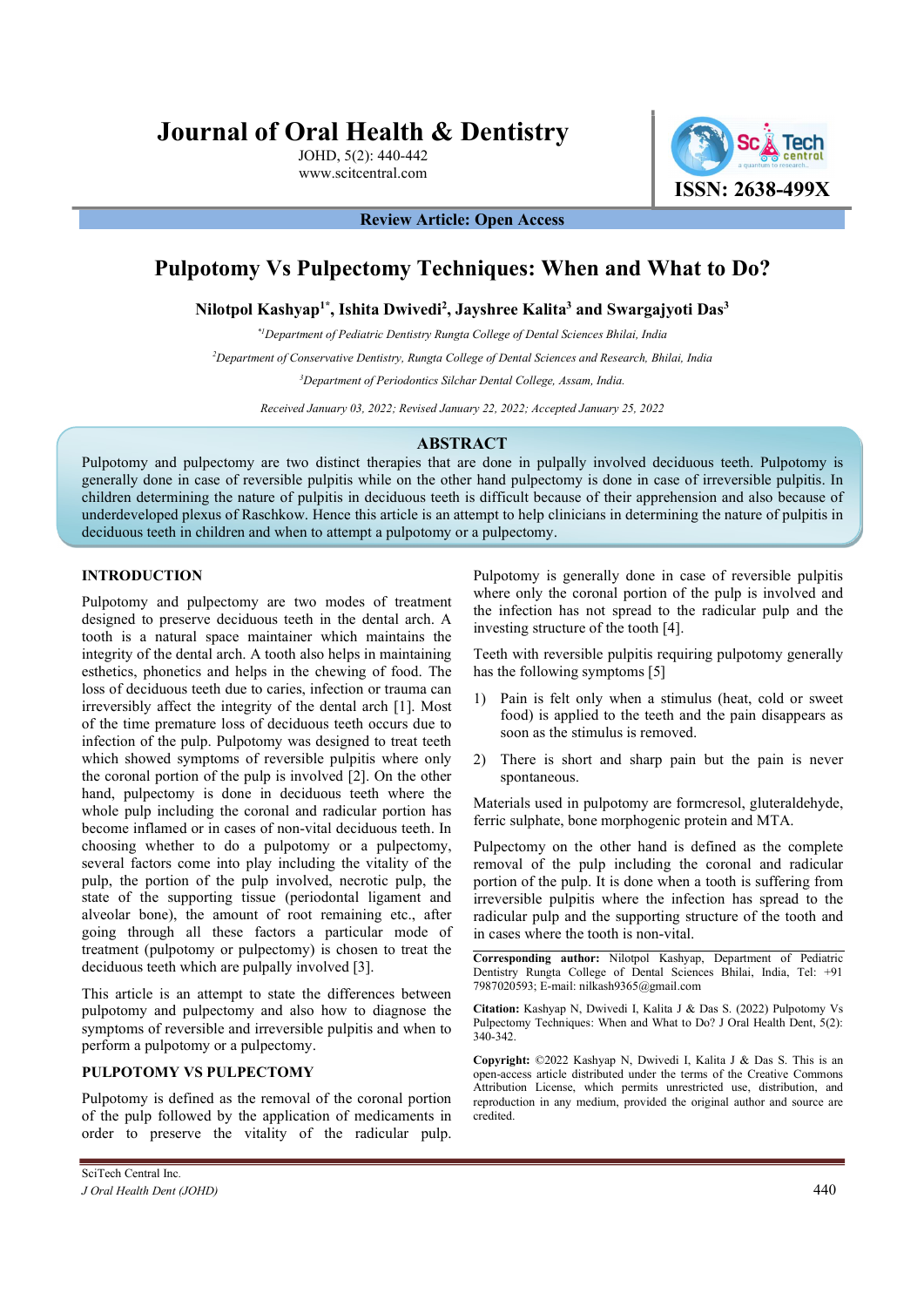The symptoms of irreversible pulpitis can be summarized as

- 1) Lingering pain induced by thermal stimuli.
- 2) Spontaneous pain.
- 3) Pain continues for minutes to hours even when the stimuli is removed.
- 4) Pain increases on bending or lying down.

Materials used in Pulpectomy are zinc oxide eugenol, iodoform. Maisto's paste etc.

#### Difficulties in performing pulp tests in pediatric patients

Diagnostic tests that are used in conventional endodontic therapy are of little help in case of deciduous teeth. Pediatric patients generally have a low threshold of pain in comparison to adults and hence they cannot comprehend subjective symptoms to stimuli. Since pulp vitality tests require the symptoms to stimulation [6]. The results can be exaggerated due to failure of primary teeth to respond. In primary teeth due to the lack of development of the plexus of Raschkow in the pulp dentin complex, pulp vitality tests like thermal and electric pulp testing are irrelevant. Hence pulp tests should be used as an adjuvant to other clinical diagnostic tools to asses pulp vitality in deciduous teeth [7].

#### Technique of pulpotomy

In performing a pulpotomy, the tooth is first anaesthetized and isolated using a rubber dam. All caries is than removed using a high-speed straight fissure bur. The dentinal roof is than removed using a round bur. A spoon excavator is then used to amputate the coronal pulp. The pulp chamber is than cleaned with saline and a cotton pellet is placed over the pulp stump to achieve homeostasis. A cotton pellet with formocresol is placed over the pulp stump for 4 minutes to fix the tissue. Zinc oxide eugenol cement is placed in the pulp chamber and the tooth is restored with a stainless-steel crown. In cases where hemostasis cannot be achieved after the amputation of the coronal pulp it is better to do a pulpectomy. Excessive hemorrhage after coronal pulp amputation might be due to the spread of infection into the radicular pulp [8].

Pulpotomy is generally indicated in teeth with large carious lesion but without radicular pulpitis, when hemostasis can be achieved after coronal pulp amputation, no history of spontaneous pain, no loss of interradicular bone and presence of two third of root length. It is contraindicated in case of spontaneous pain, non-restorable tooth, root resorption, presence of abscess or fistula and interradicular bone loss.

The complications of pulpotomy may include pain, fracture of tooth, internal resorption and discoloration of tooth.

#### Technique of performing pulpectomy

In pulpectomy, the tooth is anaesthetized and isolated and the pulp chamber is deroofed with a round bur. All the coronal and radicular pulp is removed with a H file and the root canals are filed to remove infectious dentin and irrigated with saline. The canals are than filled with a resorbable paste like zinc oxide eugenol to seal off the canals from infection. The tooth is than restored using a stainless-steel crown [9].

A pulpectomy is generally done in cases where there is irreversible pulpitis of the tooth, where the inflammation has spread to the radicular pulp and the supporting tissues of the tooth as well as in non-vital primary teeth. Pulpectomy is indicated in cases of teeth indicated for pulpotomy that shows excessive hemorrhage, in primary teeth with abscess and fistula, teeth with minimum root resorption and adequate bony support. It is contraindicated in cases of external root resorption, teeth with radicular cysts and inters radicular bone loss. Complications of pulpectomy include pain. Internal and external resorption and tooth fracture [10].

#### **CONCLUSION**

Pulpotomy and pulpectomy are common dental treatment procedures performed by a pediatric dentist. The most important factor in performing a proper pulpotomy or pulpectomy is correct diagnosis of reversible or irreversible pulpitis. As was written in this article, it is difficult to test the state of the pulp in children. Hence pulp tests along with intra oral examination and other diagnostic tools like pulp oximetry are essential to arrive at a correct diagnosis. A pulpotomy should be done in cases of reversible pulpitis where the radicular pulp is not involved and a pulpectomy should be done in cases of irreversible pulpitis with radicular pulp involvement and in case of non-vital teeth. Both pulpotomy and pulpectomy are safe procedures but sometimes may present with complications like pain, internal and external resorption and tooth fracture.

#### **REFERENCES**

- 1. Dentistry TAA of P (2003) The handbook of pediatric dentistry. Available online at: 10. 1002/ejoc. 201200111.
- 2. Casamassimo PS, Fields Jr HW, McTigue DJ, Nowak A (2013) Pediatric dentistry: Infancy through Adolescence. Available online at: https://ikdc.bmsu.ac.ir/portal/file/?334194/2019\_dentalli b\_arthur\_j\_nowak\_pediatric\_compressed.pdf
- 3. Brega H, Seale NS, Alton GM, Carolyn K, Kent BB, et al. (2012) Pulpotomy versus pulpectomy for carious vital primary incisors: Randomized controlled trial. Pediatr Dent 34: 112-119.
- 4. Zanini M, Hennequin M, Cousson PY (2016) A review of criteria for the evaluation of pulpotomy outcomes in mature permanent teeth. J Endod 42: 1167-1174.